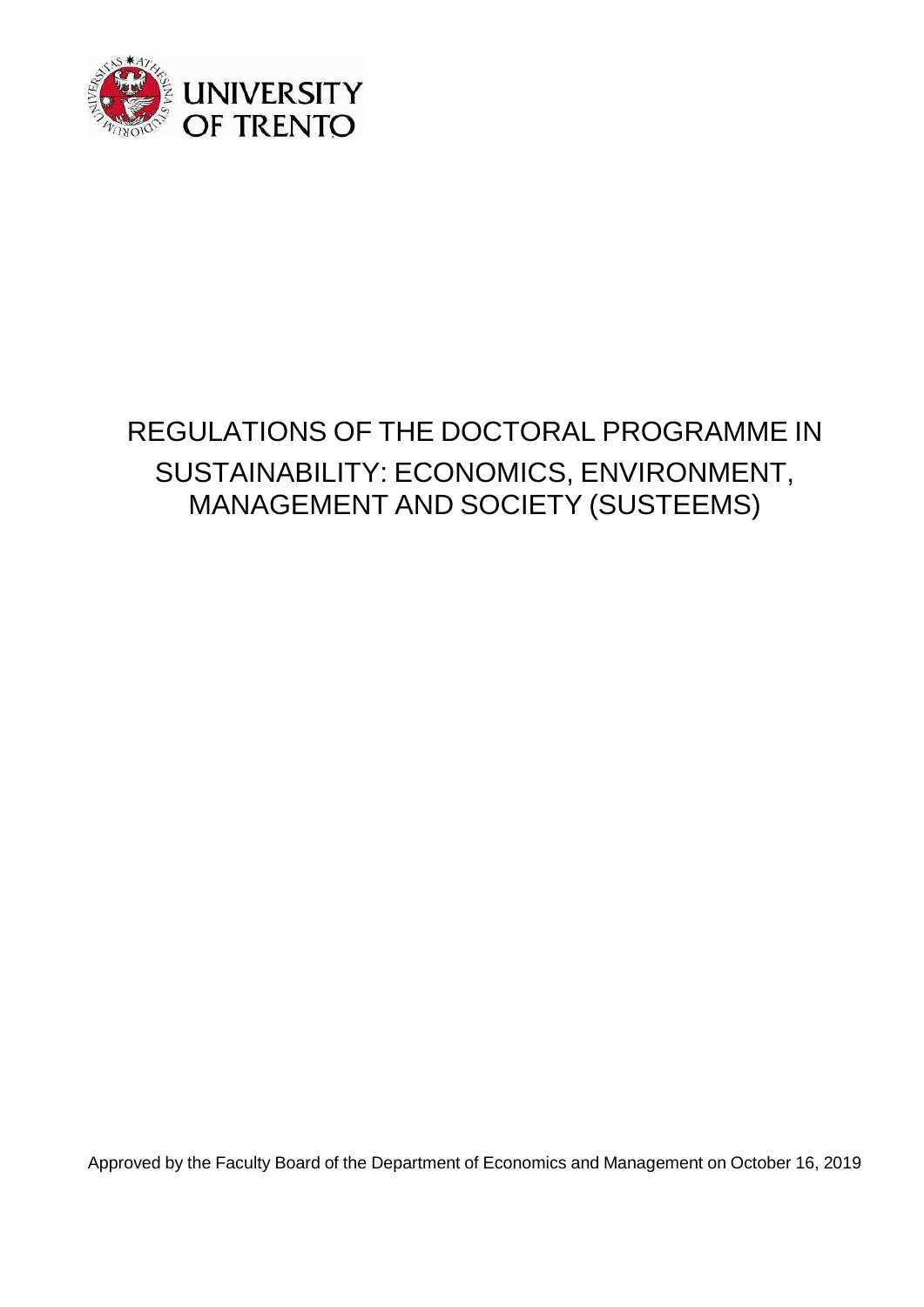

### **INDEX**

| Art. 1. – Regulations of the Doctoral Programme in Sustainability: Economics, Environment, |   |
|--------------------------------------------------------------------------------------------|---|
| <b>Management and Society</b>                                                              | З |
| Art. 2. - Establishment of the Doctoral Programme                                          | 3 |
| Art. 3. - Main Objectives                                                                  | 3 |
| Art. 4. - Macro areas of interest                                                          | 3 |
| Art. 5. - General Characteristics                                                          | 4 |
| Art. 6. – Bodies of the Doctoral Programme                                                 | 4 |
| Art. 7. - Doctoral programme Committee                                                     | 4 |
| Art. 8. - The Academic Director                                                            | 6 |
| Art. 9. - The Executive Committee                                                          | 6 |
| Art. 10. - Tutors, supervisors and Thesis Advisory Group                                   | 7 |
| Art. 11. - Admission requirements                                                          | 7 |
| Art. 12. - Academic activities                                                             | 7 |
| Art. 13. - Research activity abroad and trainingship                                       | 7 |
| Art. 14. - Handbook of studies                                                             | 8 |
| Art. 15. - Admission to the second and third year and to the final exam                    | 8 |
| Art. 16. - Conferral of the doctoral degree                                                | 9 |
| Art. 17. - Doctoral Students: Rights and Obligations                                       | 9 |
| Art. 18. - Final regulations and cross references                                          | 9 |
|                                                                                            |   |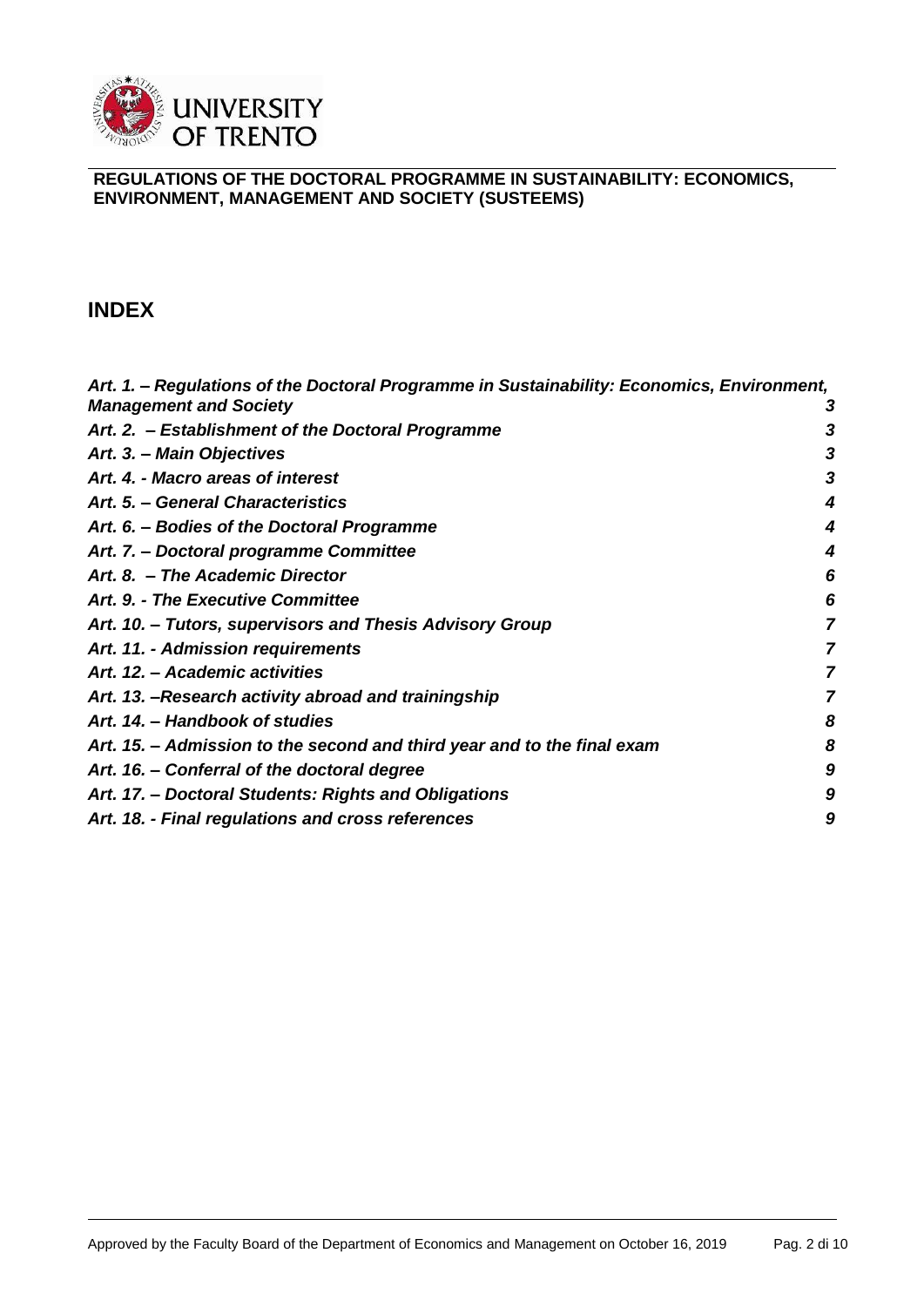

### <span id="page-2-0"></span>**Art. 1 – Regulations of the Doctoral Programme in Sustainability: Economics, Environment, Management and Society**

1. In accordance with Art. 8, para. 3 of the University Doctoral Regulations, enacted with Rector's Decree 742 of October 28, 2016 and hereinafter called "Doctoral Regulations" for the sake of brevity, and for the purposes of setting up in the Doctoral School of Social Sciences - hereinafter called "School" – a Doctoral Programme in Sustainability: Economics, Environment, Management and Society (SUSTEEMS), the Department of Economics and Management Council hereby adopts these Regulations for the purposes of governing the Programme activities, by designating the specific objectives, internal organization and rules of conduct for all its students.

### **Art. 2 – Establishment of the Doctoral Programme**

<span id="page-2-1"></span>1. The Doctoral Programme in Sustainability: Economics, Environment, Management and Society (SUSTEEMS) is established upon proposal by the Department of Economics and Management together with the Department of Civil, Environmental and Mechanical Engineering (DICAM), the Department of Sociology and Social Research (DSRS), the Faculty of Law (FDG) and the Center Agriculture Food Environment (C3A)*.*

### **Art. 3. – Main Objectives**

- <span id="page-2-2"></span>1. The programme provides advanced interdisciplinary knowledge and training focused on the development and implementation of models and methods in the multidisciplinary nexus of economic, environmental and social sustainability. Such methodologies include: sustainable economic models and tools for managing natural resources, sustainable business and management models and tools for companies, institutions, for-profit and non-profit organizations.
- 2. This PhD programme will train highly proficient and autonomous figures by offering: a) advanced methodological and applied courses (mainly during the first year of the programme), b) study and research experiences in institutions and research centers in Italy and abroad, c) customized courses and research activities under the guidance of the academic supervisor.
- 3. All PhD students, including those who decide to focus on a specific disciplinary theme, will attend interdisciplinary training and, therefore, will incorporate the different aspects of sustainability in their research work and thesis. This overarching understanding the different dimensions of sustainability will constitute one of the main strengths of the SuSTEEMS PhD students on the job market, both in the academia and in the more applied fields concerning the management of institutions, organizations, businesses and natural resources.
- 4. The Phd programme is part of the Doctoral School of Social Sciences as defined in Tit. IV of the University Regulations for Doctoral programmes.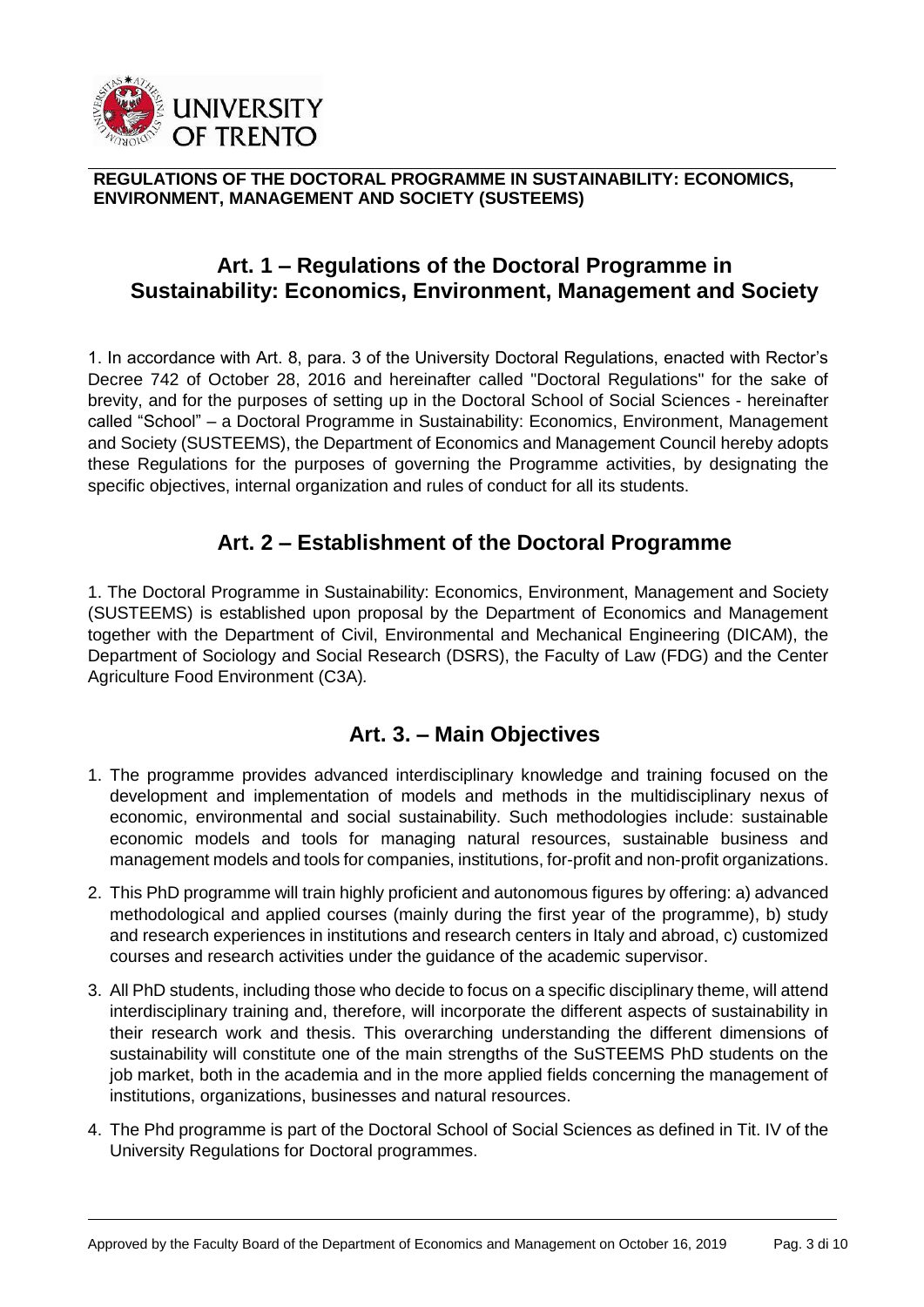

# **Art. 4. – Macro areas of interest**

<span id="page-3-0"></span>1. The macro areas of reference are: 07 – Agricultural and Veterinary Sciences, 08 – Civil Engineering and Architecture, 12 – Law Studies, 13 – Economics and Statistics, 14 – Political and Social Sciences.

# **Art. 5. – General Characteristics**

- <span id="page-3-1"></span>1. The PhD programme lasts three years. Every year one or more calls for applications are issued in Italian and English for the public selections of candidates. The calls specify the number of positions and scholarships offered.
- 2. The candidates showing the best qualifications are admitted to the Programme regardless to their gender, age, nationality, religion, ethnicity and social class.
- 3. The official language of the Doctoral Programme is English. Foreign students are encouraged to learn Italian at least at a beginner's level by the end of the second year of the Doctoral programme.

# **Art. 6. – Bodies of the Doctoral Programme**

- <span id="page-3-2"></span>1. The bodies of the Doctoral programme are:
	- a. the Doctoral programme Committee (Art. 14 of the University Regulations for Doctoral Programmes)
	- b. the Academic Director (Art. 15 of the University Regulations for Doctoral Programmes)
	- c. the Executive Committee (Art. 16 of the University Regulations for Doctoral Programmes).

# **Art. 7. – Doctoral programme Committee**

- <span id="page-3-3"></span>1. As per art. 14 of University Regulations for Doctoral Programmes members of the Doctoral Programme Committee are full and associate professors and assistant professors (researchers).
- *2.* Applications for new memberships must be accepted by the Doctoral Programme Committee. Request for Membership to the Doctoral Programme Committee must be sent to the Academic Director, accompanied by a curriculum vitae with publications (at least five), and a declaration of non membership to Doctoral Programme Committees in other Italian universities. In case of university professors and researchers belonging to another University, the request ought to be accompanied also by the permit issued by that University for belonging to a DPC of another University.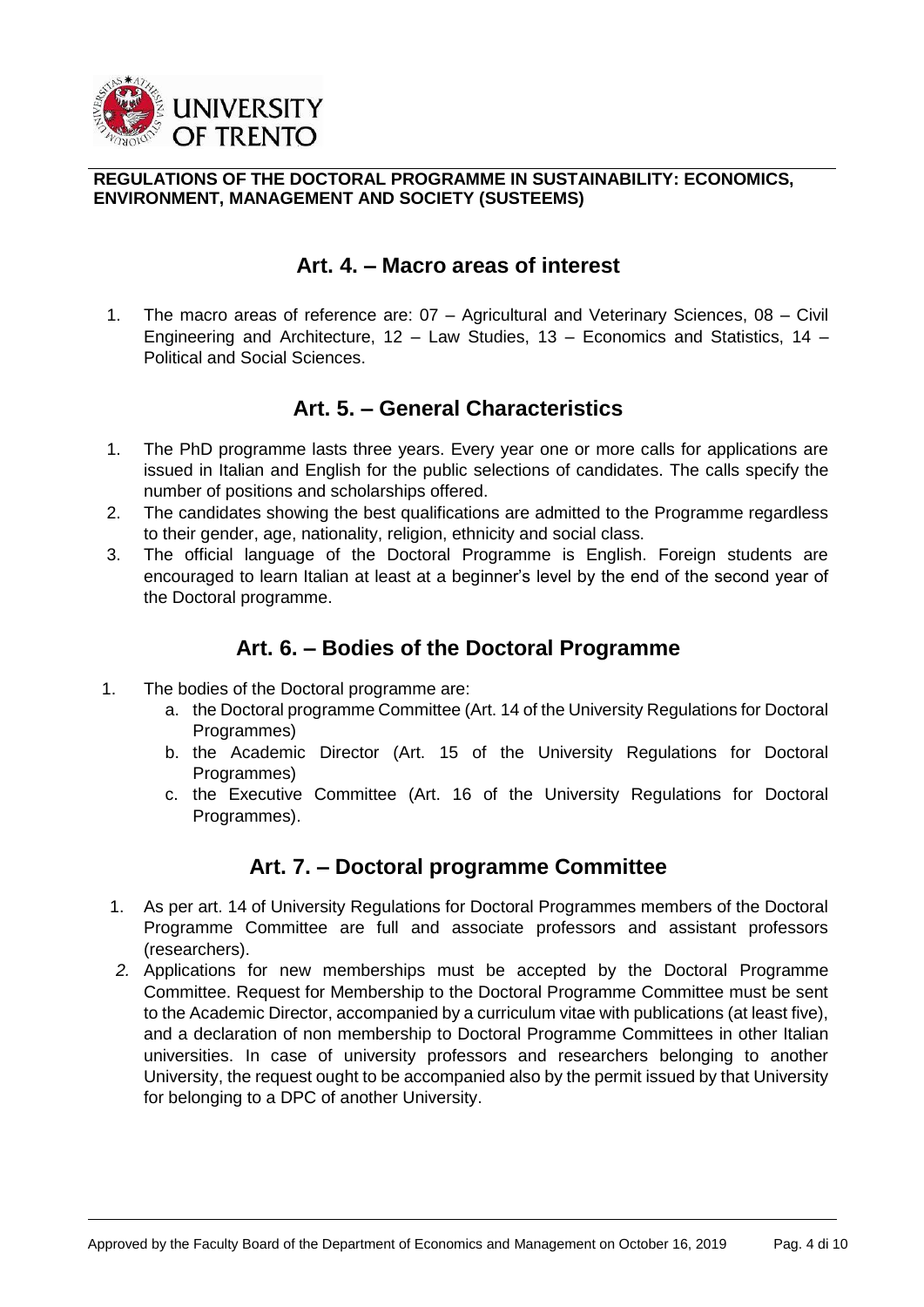

- 3. Non members may also assist in Doctoral Programme Committee meetings or discussions of specific matters if invited by the Academic Director and in the case their scientific, educational, technical or financial contribution is considered useful. Particularly:
	- a. Doctoral School secretariat with the task of recording the minutes;
	- b. two students' representatives enrolled in the Doctoral programme for matters limited to the Phd;
	- c. representatives of public and private bodies involved in the doctoral programme and in funding scholarships;
	- d. Italian and foreign experts and faculty involved in doctoral programme.
- 4. The Doctoral Pragramme Committee is summoned by the Academic Director, or upon request of at least 1/3 of the members of the Board. The convening of the DPC is communicated at least seven days (or less than seven days if it is urgent) prior to the meeting in the manner considered most efficient to ensure its receipt. The agenda is, per regulations, sent along with the announcement of the meeting and it is issued by the Academic Director.
- 5. The Doctoral Programme Committee convenes at least twice a year to assess the Phd students' research progress and the programme annual evaluation. Should the Doctoral Programme Committee need to act urgently or by a certain day, and is impossible for its members to meet in time, the Academic Director may summon an electronic-based session, during which each member sends e-mails expressing their opinions and votes on a specific proposed resolution. The decisions made electronically with the involvement of all members are ratified at the next meeting of the board.

In order for the sessions to be considered valid an absolute majority of the members, not including justified absentees, is necessary. The unjustified absence of a member of the Doctoral Programme Committee for more than three consecutive meetings may result in his or her removal from the board, and may not implicate the reevaluation of his/her role as Tutor.

- 6. Deliberations are validated by a favorable vote from the majority of those present. If, for any reason, the result of the votes is even, the vote of the Academic Director prevails.
- 7. For the meetings of the Doctoral Programme Committee the minutes are recorded by the School Secretariat. If absent, the minutes are recorded by the professor with the most junior standing.
- 8. The Doctoral Programme Committee
	- a) approves the draft of the call for applications issued by the Executive Committee;
	- b) submits to the Rector the names of the members of the Doctoral Programme Admissions Committee;
	- c) approves the Manifesto of Studies and other teaching activities;
	- d) appoints a supervisor, internal or external to the Doctoral Programme Committee, for each PhD student and other two experts who will be part of the Thesis Advisory Group (TAG)
	- e) authorizes students, as agreed with their supervisors, to go abroad or in Italy for training and visiting periods of more than six months;
	- f) at the end of each academic year, approves or denies admission of the students to the following year. In case of a negative report on the student's research activities,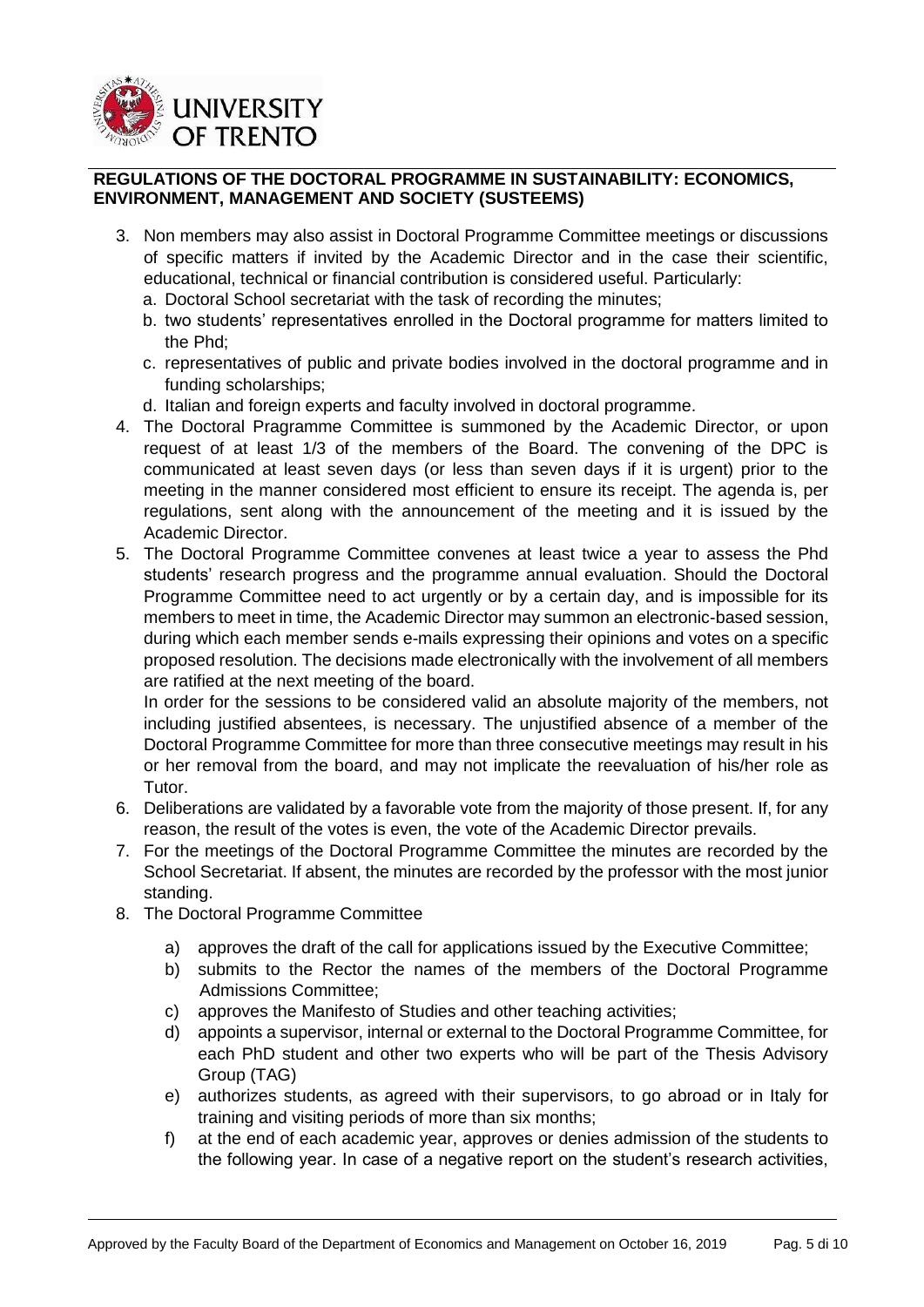

the Doctoral Programme Committee is entitled to propose to the Rector, with a well motivated resolution, to expel him/her from the doctoral programme. If this is the case, taking into account the overall marks obtained, the board may propose to the Doctoral School to issue a certificate of "Advanced Studies in Sustainability";

- g) upon hearing the PhD student's supervisor/s together with TAG, approves the admission to the final exam;
- h) chooses at least two professors/experts who will be in charge of evaluating his/her thesis, as per art. 8, par. 6 of M.D. no. 45/2013, before its public defense;
- i) submits to the Rector the names of the members of the Final Examination Committee;
- j) promotes relationships with other Italian and foreign universities and with public bodies and private organizations in order to improve the research activities;
- k) approves agreements with other public or private institutions;
- l) approves the cotutelle agreements of incoming and outgoing students;
- m) approves any amendment to this Regulations before the approval of the Department of Economics and Management.
- 9. With its own resolutions the Doctoral Programme Committee can delegate the Executive Committee to carry out all, or a part, of its functions. Specific delegations to the Executive Committee deliberated by the Doctoral Programme Committee are in effect during the Academic Director's entire mandate(s).
- <span id="page-5-0"></span>10. See the full text of the University Regulations for Doctoral Progammes for any further reference.

### **Art. 8. – The Academic Director**

- 1. The Academic Director performs the duties established by Art. 15 of the University Regulations for Doctoral Programmes (see full text for reference).
- 2. The Academic Director remains in office for three years and may be re-elected one more time once his or her term of office expires.
- 3. The Academic Director is member of the Executive Committee of the Doctoral School of Social Sciences
- 4. The Academic Director is supported by the staff of the Doctoral School of Social Sciences.

# **Art. 9. – The Executive Committee**

- <span id="page-5-1"></span>1. The Doctoral Programme Committee is composed of three elected members of the DPC other than the Academic Director, who is a member by right and chairs the meetings and the vice -Academic Director. Its three members represent the three areas of interest of the doctoral programme: the economic and managerial area, the economic- environmental and the socio–economic area.
- 2. The Executive Committee remains in office for the duration of the mandate of the Academic Director.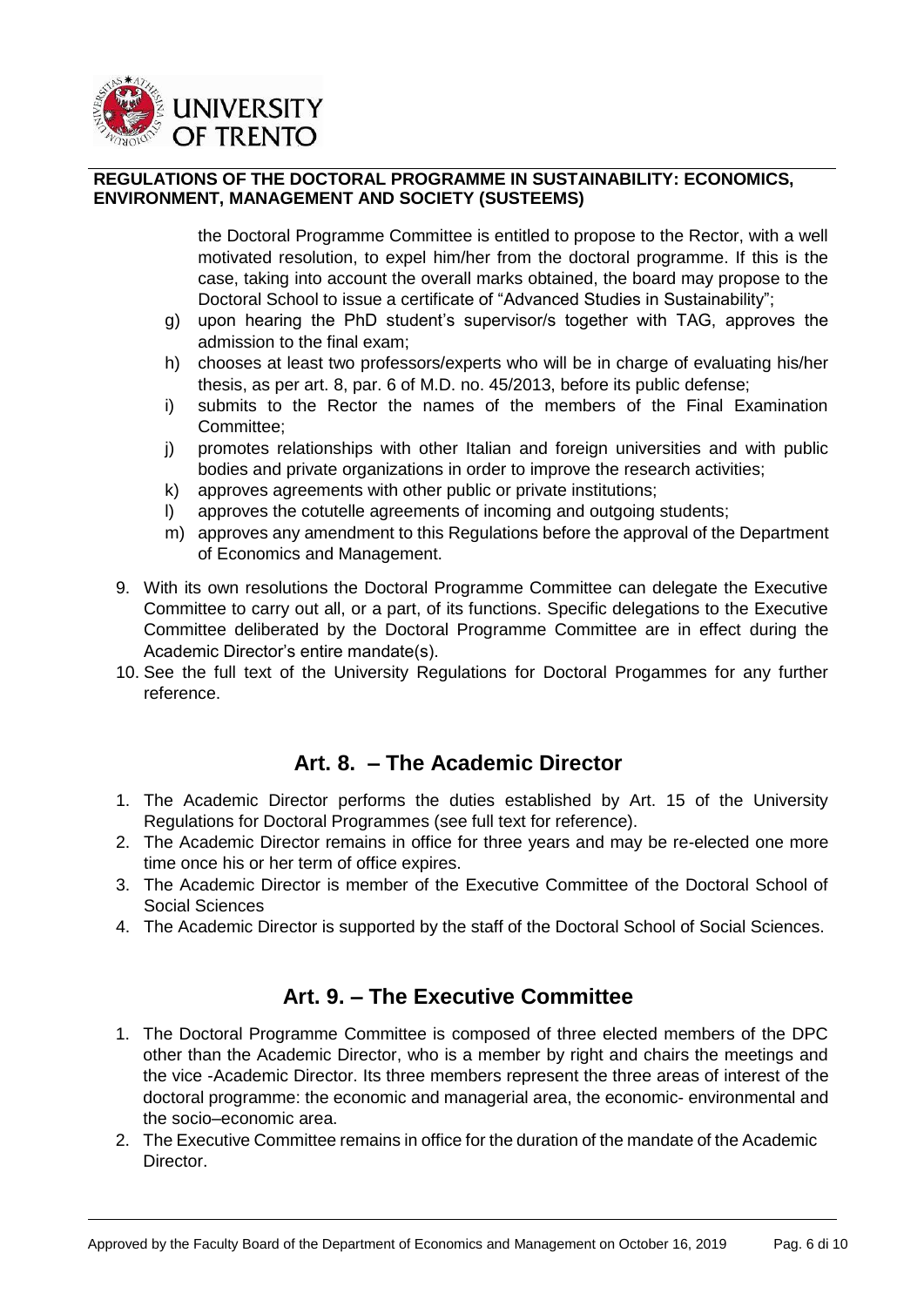

- 3. The Executive Committee assists the Academic Director in fulfilling his or her duties under Art. 7 of the University Regulations and deliberates on matters delegated by the Doctoral Programme Committee, to which it refers to regularly in relation to the work.
- 4. The Executive Committee:
	- a) defines the contents of the call for admission to the doctoral programme (see next art. 11) and detect the research topics for the call of applications;
	- b) assists the Academic Director in organizing the academic activities of the doctoral programme;
	- c) draws up the Student Handbook to be approved by the Doctoral Programme Committeee;
	- d) appoints tutors as specified in art. 10, paragraph 1 of the this Regulations;
	- e) for each PhD student suggests a supervisor and other two experts who will be part of the TAG as specified in art. 10, paragraph 2 of this Regulations;
	- f) may authorize the student to conduct educational, ancillary and supplementary activities compatible with the PhD course attendance and the necessities of the departments.
	- g) may authorize the student to participate in national or international research projects link to specific aspects of the doctoral programme;
	- h) may authorize the student to conduct a limited work activity such as professional practical traineeship; occasional external working activities; tutoring and additional teaching compatible with the PhD course attendance;
	- i) appoints two or more referees who are required to assess the thesis in advance of the final examination as per art. 8, paragraph 6 (D.M. n. 45/2013);
	- j) performs any additional tasks necessary to the PhD programme and not assigned to other committees.
- 6. The Academic Director may assign specific tasks to single members of the Executive Committee deemed necessary in the direction and organization of the Programme.
- 7. For the meetings of the Executive Committee the minutes are recorded by the staff of the Doctoral School of Social Sciences. If absent, the minutes are recorded by professor with the most junior standing.
- 8. With reference to the functions of the Executive Committee the regulations of the Doctoral Programme Committee apply as per art. 16 of the University Regulations for Doctoral Programmes*.*

# **Art. 10 –Tutors, supervisors and Thesis Advisory Group**

<span id="page-6-0"></span>1. At the start of the first academic year, a doctoral student is assigned a Tutor who is appointed by the Executive Committee. The tutor is responsible for evaluating the student study and research skills during his/her first year. He/she is responsible for introducing the doctoral students to the research activity of the Programme and for mentoring the student in the choice of his/her supervisor.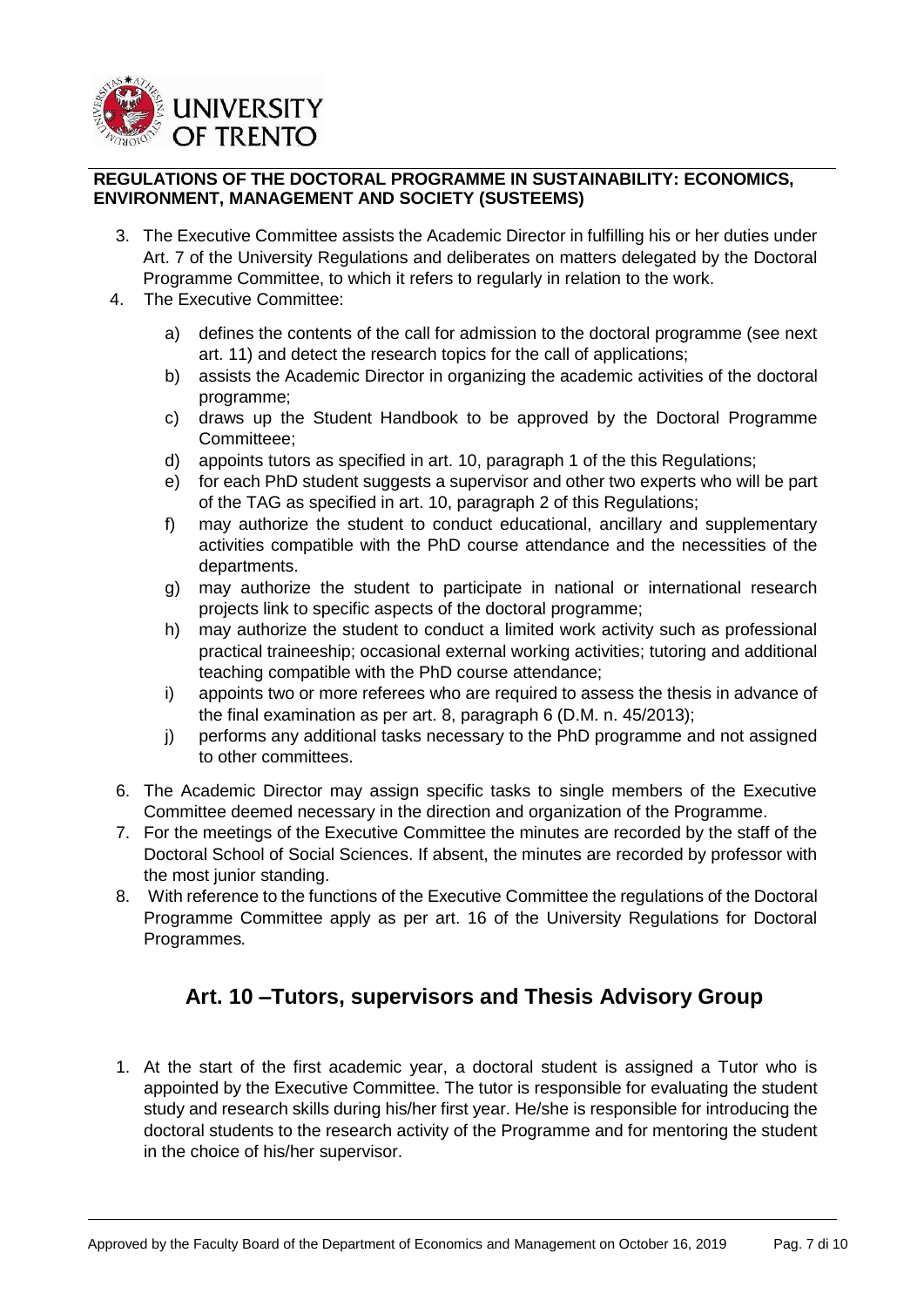

- 2. Before the end of the first academic year, the Doctoral Programme Committee shall appoint a supervisor who will be part - together with other two experts - of the TAG.
- 3. The supervisor may be either a member or a non-member of the Doctoral Programme Committee. If he/she is not a member of the Doctoral Programme Committee, she/he is to be presented by at least two members of the Doctoral Programme Committee and then appointed by the Doctoral Programme Committee itself.
- 4. The supervisor together with the TAG is required to give the students clear indications in the research project, to support the student in his/her research activities and to ensure the quality of his/her thesis.

The supervisor monitors the progress of the research activity and reports on this to the Doctoral Programme Committee.

- 5. Co-toutelle de thesis students are provided a joint thesis supervision. At least two supervisors will be appointed – one by their home and host universities as agreed in the Co-toutelle agreement.
- 6. The supervisor together with the TAG ensures compliance with rules and rules of conducts considered fundamental to the value of the PhD programme and for the scientific and professional growth of its students.
- 7. The Doctoral Programme Committee may revoke the role of the supervisor to whoever may not fulfill his or her own obligations and call for his/her replacement.

# **Art. 11. – Admission requirements**

- <span id="page-7-0"></span>1. The admission the PhD programme is done through a selection process which aims at ascertaining the applicant's motivations and research attitude and is based on the applicant qualifications, research project and interview.
- 2. Only candidates who pass the first evaluation step are admitted to the interview. The interview will be held in English. The purpose of the interview is to assess the candidate's skills and attitude towards research as well as his/her enthusiasm for the programme. Candidates are offered the opportunity of a distance interview as defined in the call for applications.
- 3. The admission is based on the list of eligible candidates.

# **Art. 12 – Academic activities**

- <span id="page-7-1"></span>1. The Programme offers academic activities presented at the beginning of each academic year in the Student Handbook, along with a description of how the Programme is carried out.
- 2. For the duration of the academic year the student is required to attend seminars, workshops and symposia proposed by the University of Trento and by external partners.
- 3. All details related to the number of credits to be earned are set out in the Student Handbook.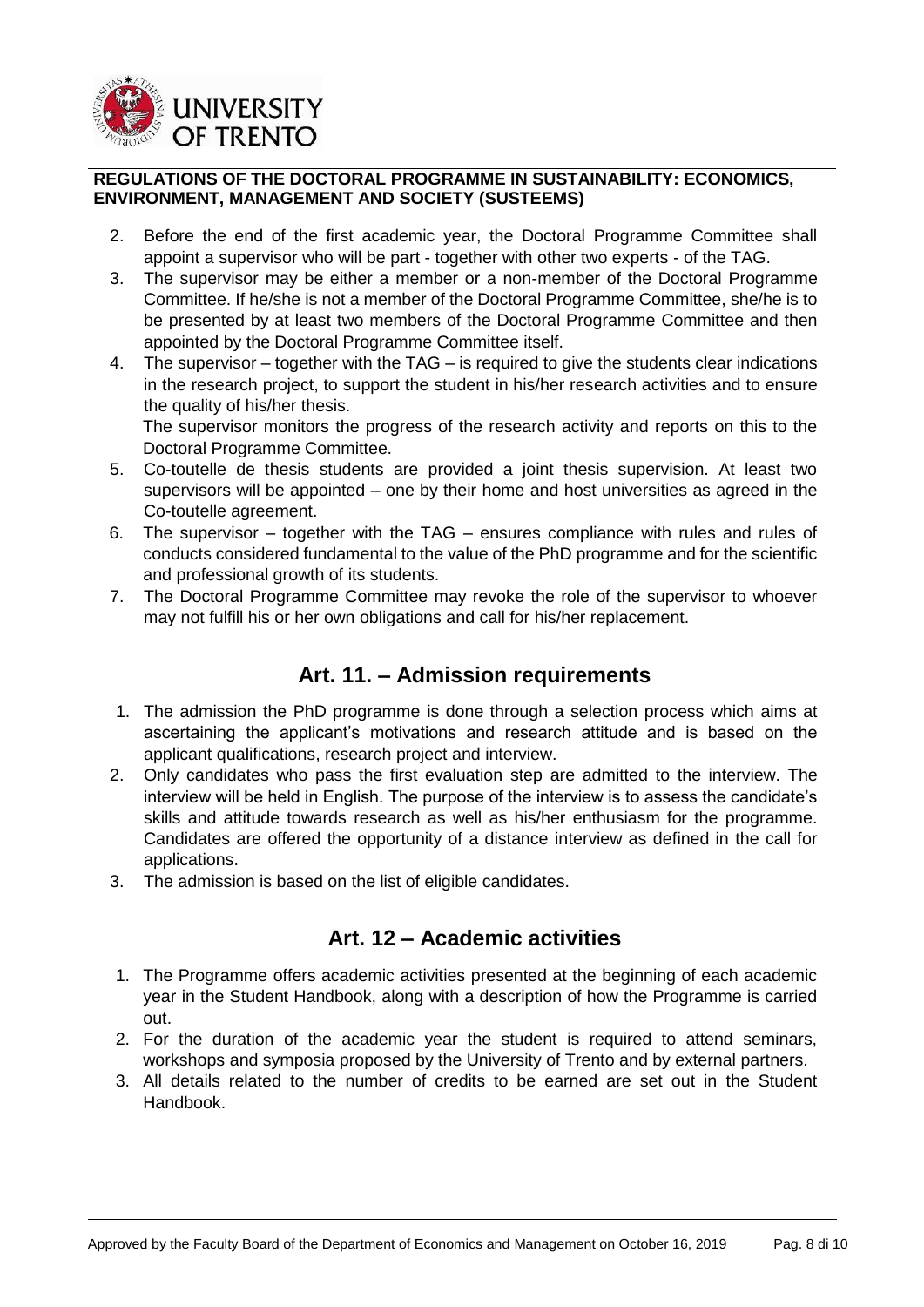

# **Art. 13 – Research activity abroad and trainingship**

- <span id="page-8-0"></span>1. Students are expected to spend a mandatory period of study and research abroad.
- 2. Students are required to stay abroad for at least three months.
- 3. Periods abroad lasting less than six months must be approved by the Academic Director while periods longer than six months must be approved by the Doctoral Programme Committee.

# <span id="page-8-1"></span>**Art. 14 – Handbook of studies**

- 1. Before the start of the academic year, the Doctoral Programme Committee approves the Student Handbook, which is published on the Programme's website.
- 2. The Handbook entails all the information on the doctoral programme and its activities. In particular:
- a) main deadlines of the programme;
- b) syllabus of the courses and other activities;
- c) information regarding study and research activities to be carried out in Trento or off campus;
- d) information regarding exams and other forms of performance evaluation;
- e) information regarding credit recognition transfer;
- f) information regarding the admission to the final exam.

# <span id="page-8-2"></span>**Art. 15 – Admission to the second and third year and to the final exam**

- 1. Criteria for the admission to the second and third years are stated in the Manifesto of Studies.
- 2. These are
	- a. In order to be admitted to the second year of studies students must have:
		- i. passed all first year exams and participated in the seminars and other activities;
		- ii. submitted and presented a preliminary research proposal;
	- b. In order to be admitted to the third year of studies students must have
		- iii. submitted and presented the first research paper;
		- iv. submitted and presented the draft of the second research paper;
- 3. To be admitted to the final exam (see Tit.VII of the Regulations of the Doctoral Programmes), there is the following specific procedure:
- 4. The first phase:
	- i. in September of the third year the PhD student is required to submit his/her third research paper as agreed with the supervisor;
	- ii. the Doctoral Programme Committee, on the basis of the written opinion of the supervisors, admits the student to the final exam
- 5. The second phase consists of the evaluation of the thesis by two referees as detailed in the University Regulations for Doctoral Programmes.